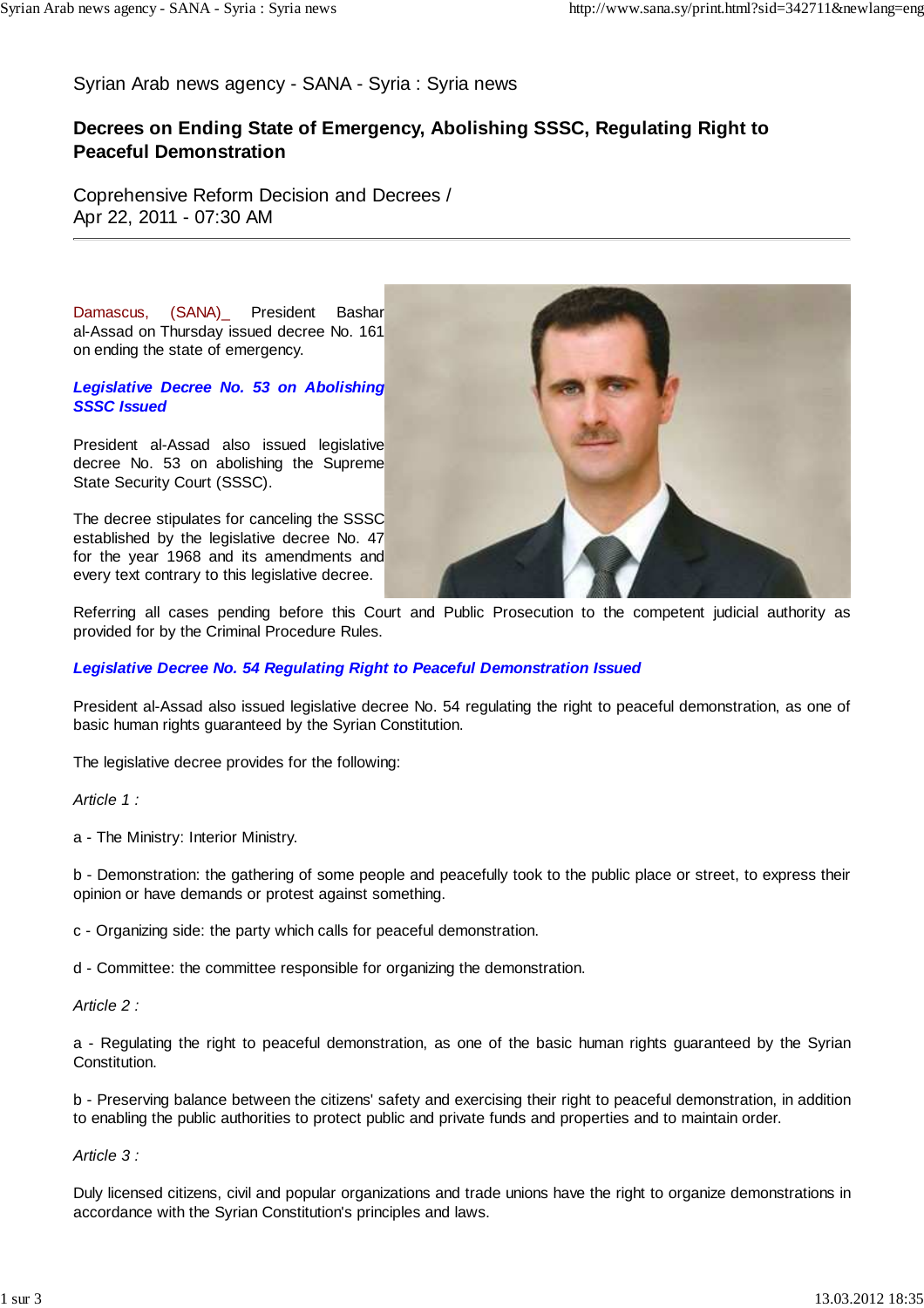Article 4 :

Forming a specialized committee at the Ministry whose mission is to consider the license applications for organizing demonstrations.

Article 5 :

a. Those who want to organize a demonstration have to:

1 - Form a committee to submit the request to the ministry for consideration, at least 5 days prior to the scheduled date. The request should include the demonstration date, starting time, the gathering place, its course, ending time, goals, causes and slogans.

2 - Provide a notarized document in which the committee pledges to take responsibility for all damages that may affect the public and private properties.

b. The Ministry should provide a written replay within a week of receipt of the request. In case, the Ministry didn't reply, it is considered as an approval to give the license for demonstration. If the request is rejected, it must be reasoned.

c. The rejection decision can be appealed to the Administrative Court, which has to decide on the appeal in a week, with a final decision.

Article 6 :

a. The Ministry, in cooperation with the organizing committee, has the right to change the demonstration date, starting and ending time, the gathering place or its course if any of them affect the State's interests or threaten the citizens' safety and properties. This must be done at least 24 hours prior to the protest's starting time.

b. The administrative party should undertake protecting the demonstration and providing assistance when needed according to the laws and regulations in force.

Article 7 :

The organizing committee consists of a chairman and two members at least. The committee should maintain order during the demonstration. It can call upon the police for help if needed.

Article 8 :

The Ministry has the right to end the demonstration if it exceeds what is permitted in the license or if riots or crimes are committed that may affect the general order or impede the authorities' work.

Article 9 :

a. No one is allowed to carry a weapon during the demonstration even if he has a license.

b. According to the legislative decree, sharp or piercing instruments or any instruments which threaten the citizens' safety are considered a weapon.

Article 10 :

Other gatherings or rallies organized contrary to the articles of this legislative decree are considered riot acts.

Article 11 :

Relevant provisions in the valid laws and regulations are taken into consideration in cases not mentioned in this decree.

Article 12 : The Interior Minister is responsible for issuing the executive instructions related to this decree.

Article 13 :